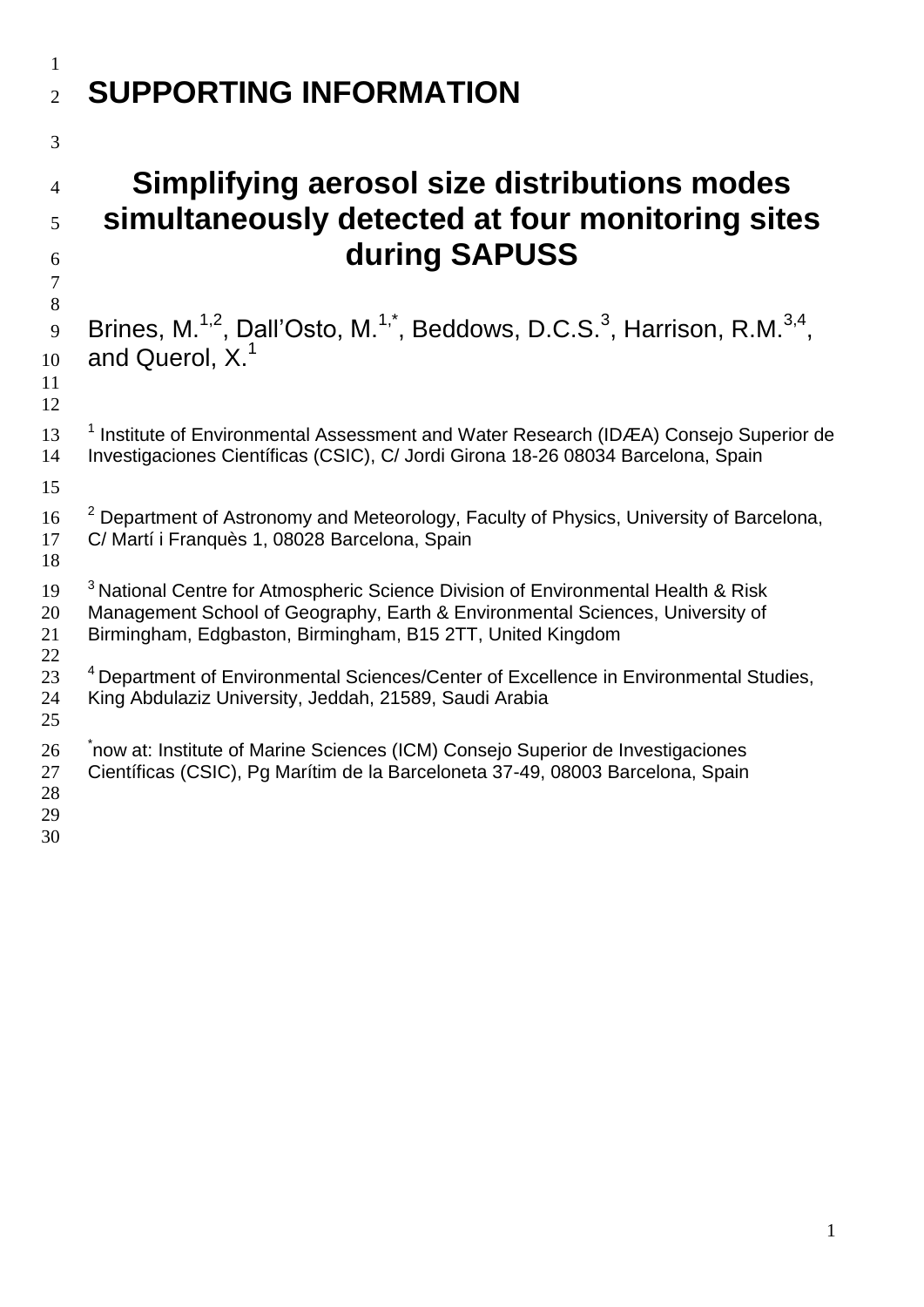- 2 Table S1: Hourly k-means cluster size distributions for daylight hours of 28<sup>th</sup> of September
- 3 2010 at the four monitoring sites ( $\text{RS}_{\text{site}}$ ,  $\text{UB}_{\text{site}}$ ,  $\text{TC}_{\text{site}}$ ,  $\text{RB}_{\text{site}}$ ).

4

| Time             | RS <sub>site</sub>   | UB <sub>site</sub>   | TC <sub>site</sub>   | RB <sub>site</sub>               |
|------------------|----------------------|----------------------|----------------------|----------------------------------|
| 28/09/2010 08:00 | $T_{\text{clus}\_2}$ | $T_{\text{clus}\_3}$ | $RB_1$               |                                  |
| 28/09/2010 09:00 | $T_{\text{clus}\_2}$ | $T_{\text{clus}\_3}$ | $UB_{clus\_1}$       |                                  |
| 28/09/2010 10:00 | $T_{\text{clus}\_2}$ | $T_{\text{clus}\_3}$ | $UB_{clus\_1}$       |                                  |
| 28/09/2010 11:00 | $T_{\text{clus}\_2}$ | $T_{\text{clus}\_3}$ | $UB_{clus\_1}$       |                                  |
| 28/09/2010 12:00 | $T_{\text{clus}\_2}$ | $T_{\text{clus}\_3}$ | $T_{\text{clus}\_3}$ |                                  |
| 28/09/2010 13:00 | $T_{\text{clus}\_2}$ | $T_{\text{clus}\_3}$ | $T_{\text{clus}\_3}$ |                                  |
| 28/09/2010 14:00 | $T_{\text{clus}\_1}$ | $T_{\text{clus}\_3}$ | NU <sub>clus</sub>   |                                  |
| 28/09/2010 15:00 | $T_{\text{clus}\_1}$ | $T_{\text{clus}\_3}$ | $T_{\text{clus}\_3}$ | $UB_{clus\_1}$                   |
| 28/09/2010 16:00 | $T_{\text{clus}\_2}$ | $T_{\text{clus}\_3}$ | $T_{\text{clus}\_3}$ | $UB_{clus\_1}$                   |
| 28/09/2010 17:00 | $T_{\text{clus}\_2}$ | $T_{\text{clus}\_3}$ | $T_{\text{clus}\_3}$ | $UB_{clus\_1}$                   |
| 28/09/2010 18:00 | $T_{\text{clus}\_2}$ |                      | $T_{\text{clus}\_3}$ | $\mathsf{UB}_{\mathsf{clus}\_1}$ |
| 28/09/2010 19:00 | $T_{\text{clus}\_2}$ |                      | $T_{\text{clus}\_3}$ | $\mathsf{UB}_{\mathsf{clus}\_1}$ |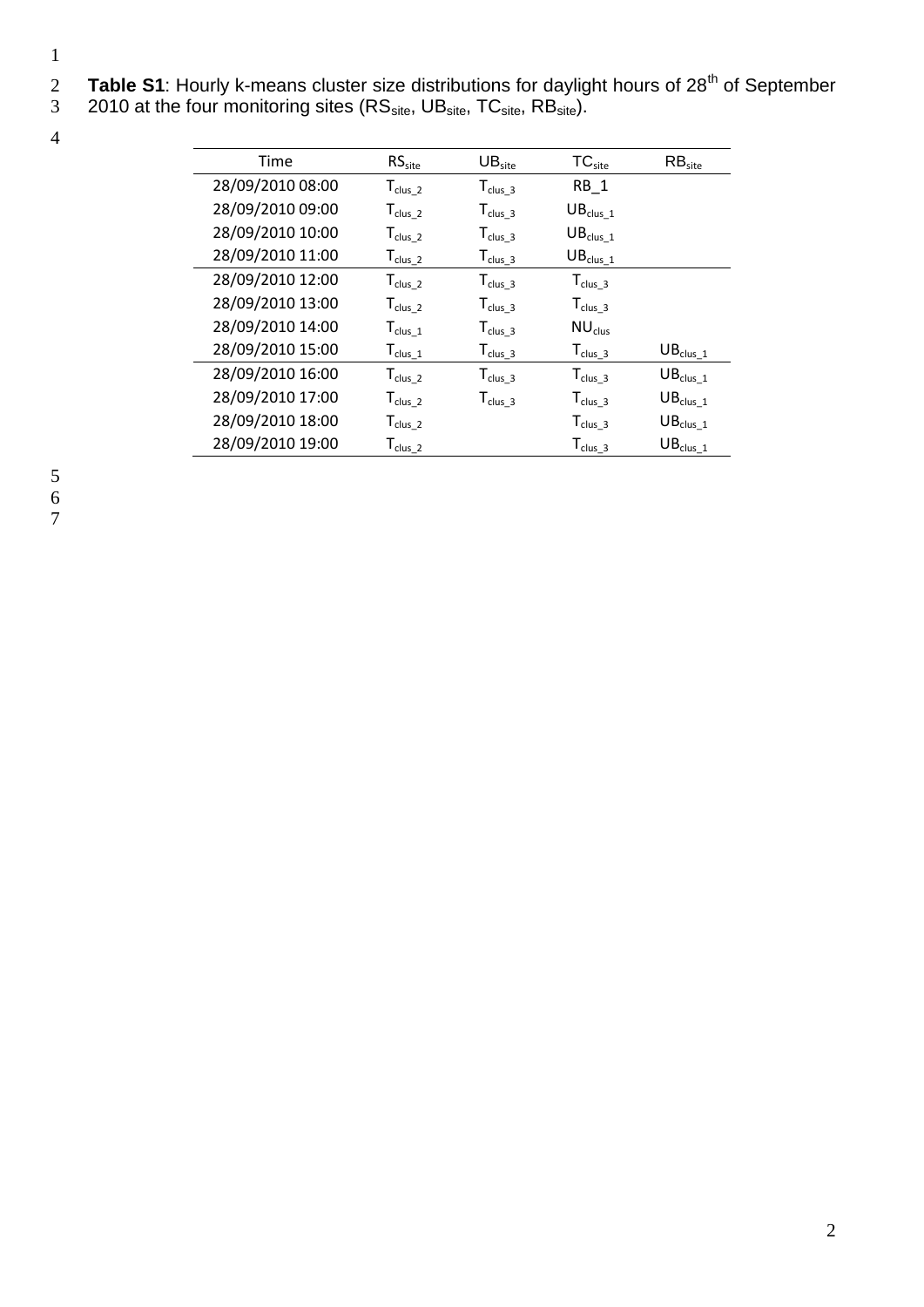

**Figure S1**: Log normal fitting curves and the peak values for each cluster: a) Traffic 1, b) Traffic 2, c) Traffic 3, d) Urban Background 1, e) Regional Background 1, f) Regional Background 2, g) Nucleation, h) Regional Nitrate, i) Mix.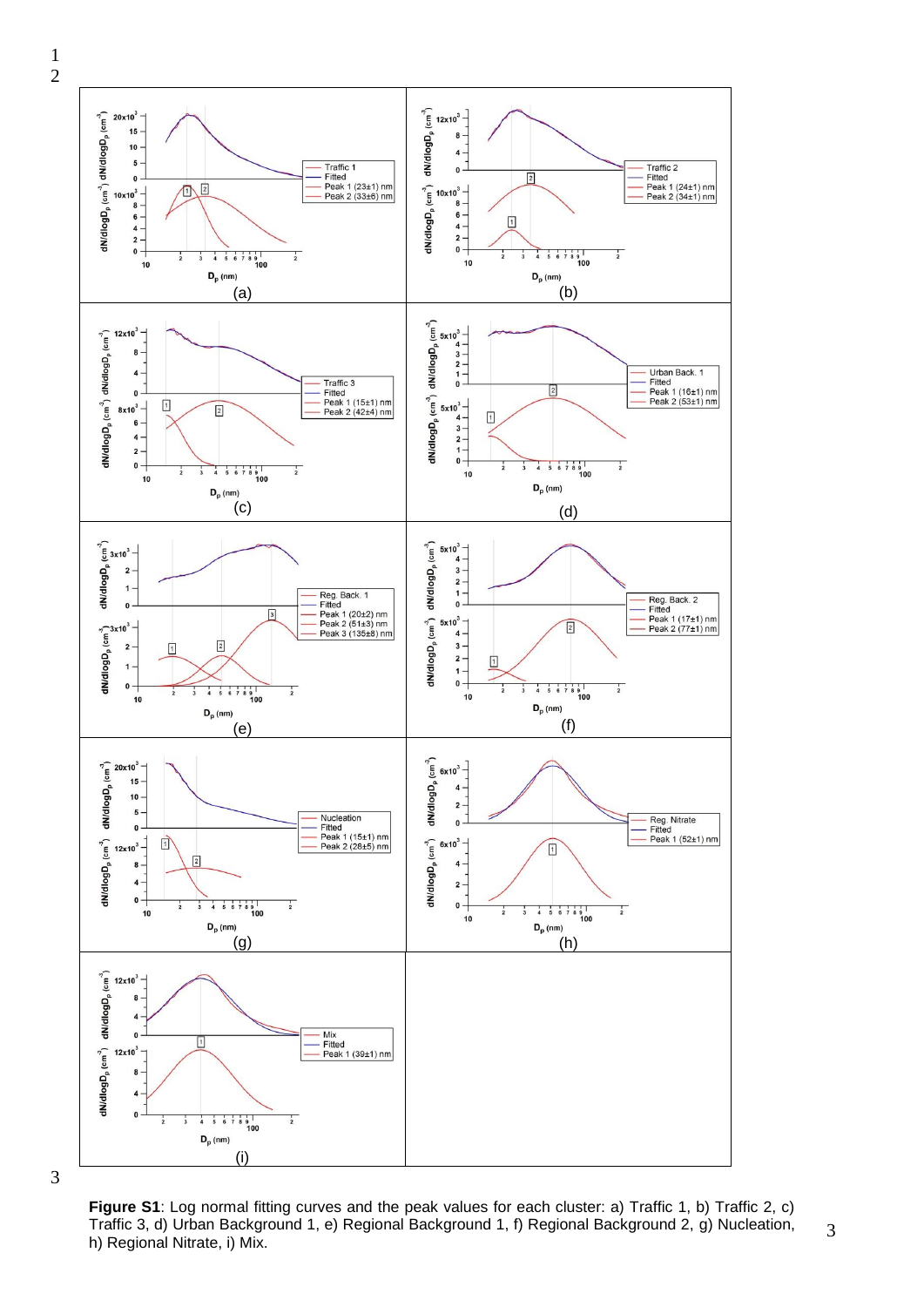

5

**Figure S2**: Comparison of meteorological factors and gaseous pollutants average values for each significant cluster at each site (RS<sub>site</sub>, UB<sub>site</sub>, TC<sub>site</sub>, RB<sub>site</sub>) : a) temperature, b) relative humidity, c) solar ra cluster at each site (RS<sub>site</sub>, UB<sub>site</sub>, TC<sub>site</sub>, RB<sub>site</sub>) : a) temperature, b) relative humidity, c) solar radiation, d) wind speed, e) NO, f)  $NO<sub>2</sub>$ , g)  $NO<sub>x</sub>$ , h)  $O<sub>3</sub>$ , i)  $SO<sub>2</sub>$ , j) CO.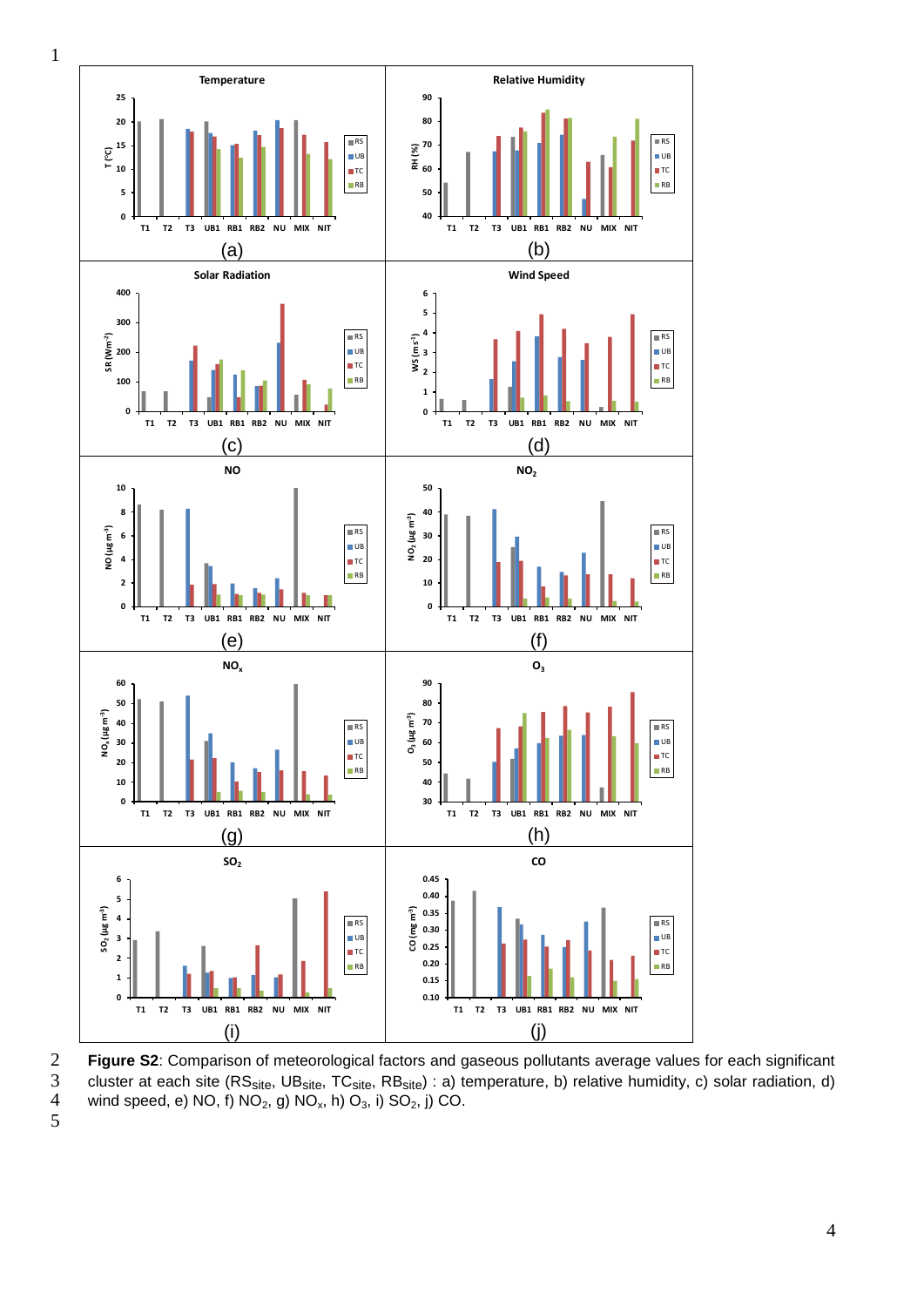

**Figure S3**: Comparison for each significant cluster at each site (RS, UB, TC, RB) of: a) particle number concentration measured with the CPC  $(N_{5(7)-1000nm})$ , c) black carbon (BC), d) PM<sub>10</sub>, e) PM<sub>2.5</sub>, f) PM<sub>1</sub>. concentration measured with the SMPS (N<sub>15-228nm</sub>), b) particle number concentration measured with the CPC  $(N_{5(7)-1000nm})$ , c) black carbon (BC), d) PM<sub>10</sub>, e) PM<sub>2.5</sub>, f) PM<sub>1</sub>.